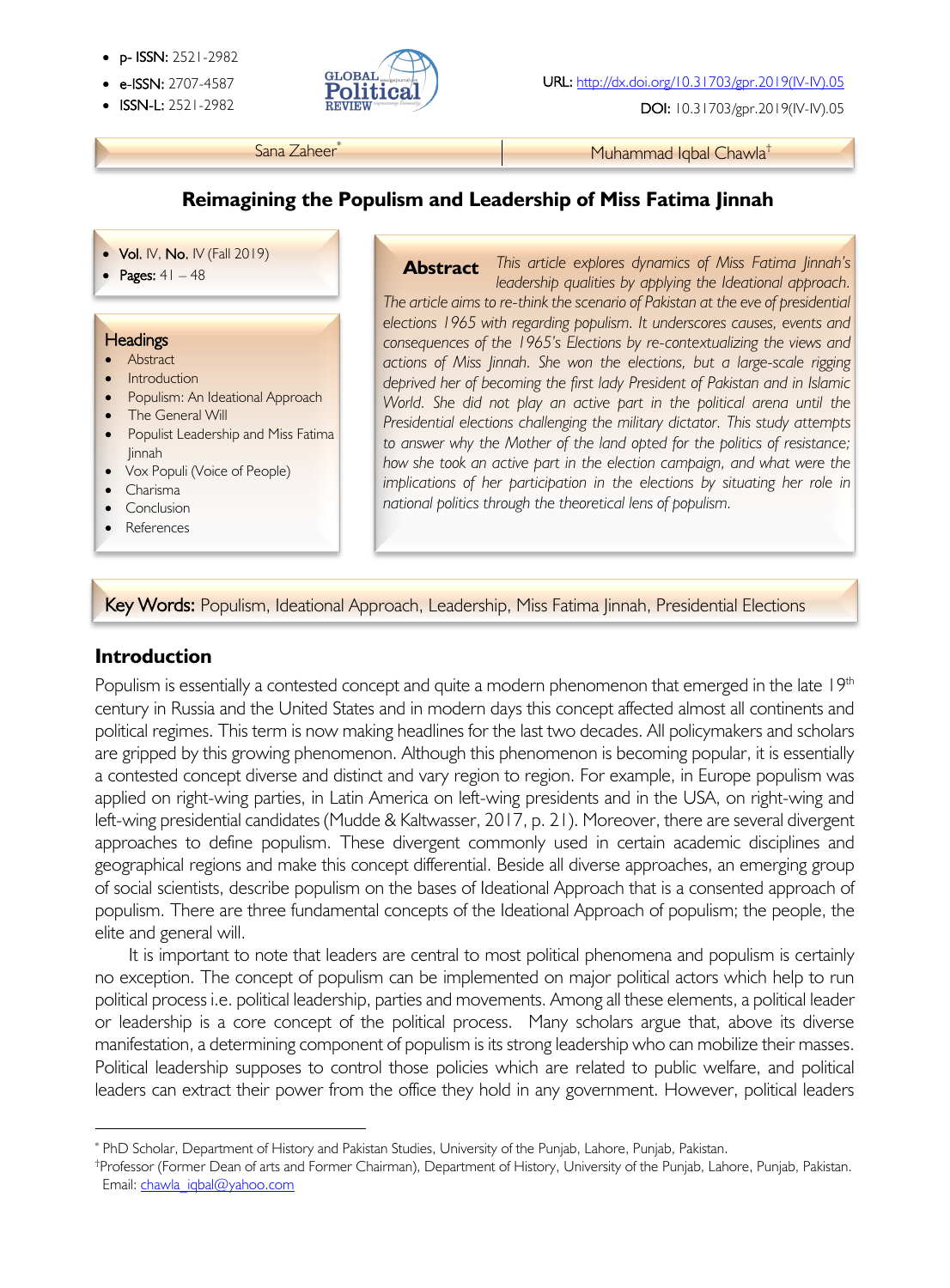don't have to hold a public office (Kellerman, 1986, p. xiii). Same is the case of Miss Fatima Jinnah. She emerged as a populist leader of a thousand people without holding a public office. She influenced people's hearts without practicing any power. The purpose of this article is to address the two political concepts, populism and leadership and their mutual relationship. Under the combination of these two political phenomena, the leadership of Miss Jinnah during the first presidential elections of 1964-65 is the main focus of this article. The article is divided into two parts; the first part will focus on the scenario of first presidential elections in Pakistan and its important characters; General Ayub Khan and Miss Jinnah with the reference of core concepts of populism. The second part will highlight the main traits of Miss Jinnah's leadership with the lens of populism.

## **Populism: An Ideational Approach**

It is common wisdom that populism is a contested concept among scholars. There are several approaches to define populism. Some definitions of populism emphasize its organizational features such as competent leadership and mobilization while others stress on economic aspects such as unsustainable policies in favor of wealth redistribution (Hawkin, Carlin & Littvay 2019, p.3). These approaches are differing from each other in academic disciplines as well as in different regions.

The *Popular Agency Approach* describes populism as a source of a democratic lifestyle build through active involvement in politics. This approach is popular among historians of the USA. Argentinian political theorist Ernesto Laclau presented his approach to populism known as *Laclauan Approach*. This approach refers to liberal democracy as a problem and radical democracy as its solution. This is used in political studies of Western Europe and Latin America (Mudde & Kaltwasser, 2017, p.3). *The Socioeconomic Approach* was significant in Latin American Populism during the period of 1980s and 1990s. Populist economics refers to a political outline of government that is considered reckless because it involves the massive government spending by foreign loans. According to *Recent approach,* populism is a political tact followed by populist leaders to seek support from their followers. This approach is followed in Latin-American and non-Western societies. The final approach defines populism as the *Folkloric Style* Approach of politics, which used by parties and their leaders for active mobilization. This approach commonly used in communication and media studies. (Mudde & Kaltwasser, 2017, p. 4). In all above-mentioned approaches concept of populism appears as variational concept. Although these approaches are not agreed on one definition of populism, these entire have some merits and demerits and one cannot negate the importance of these approaches. As there is lack of consensus about the definition of populism but beyond the lack of scholarly agreement, it is common consideration that in all type of populism, there is some kind of appeal for 'people' and condemnation for 'elite'. So, in modern times, social scientists define populism based on the Ideational Approach*.* This approach determines populism as 'thin-centred ideology' that considers that society is divided into two homologous and opponent groups; one is 'the pure people' and the second is 'the corrupt elite', which asserts that politics is an illustration of the general will of the people (Hawkins & Carlin, 2019,

p. 4). So ideational approach of populism has three main concepts; the people, the elite and a general will.

### **The People**

The key concept of populism is definitely 'the people'. Even two other main notions 'the elite' and 'the general will' depend on it. Many scholars argued that the notion of people is merely an imaginary concept of populist and there is no such concept is existing (Kaltwasser, Taggart & Espejo, 2017, p. 48). Some other scholars consider it a flexible concept with three notions of people; sovereign people, common people and the nation (Kaltwasser, Taggart & Espejo, 2017, p. 49). The notion of 'sovereign people' explains the class of people who feel that their role in power is not being well constituted by elites and then they criticized and even revolt against them (Mudde & Kaltwasser, 2017, p.10).

The best example of this notion is those politicians who were suppressed by Martial Law authorities in 1958. General Muhammad Ayub Khan, who disfavored the parliamentary democracy, had taken such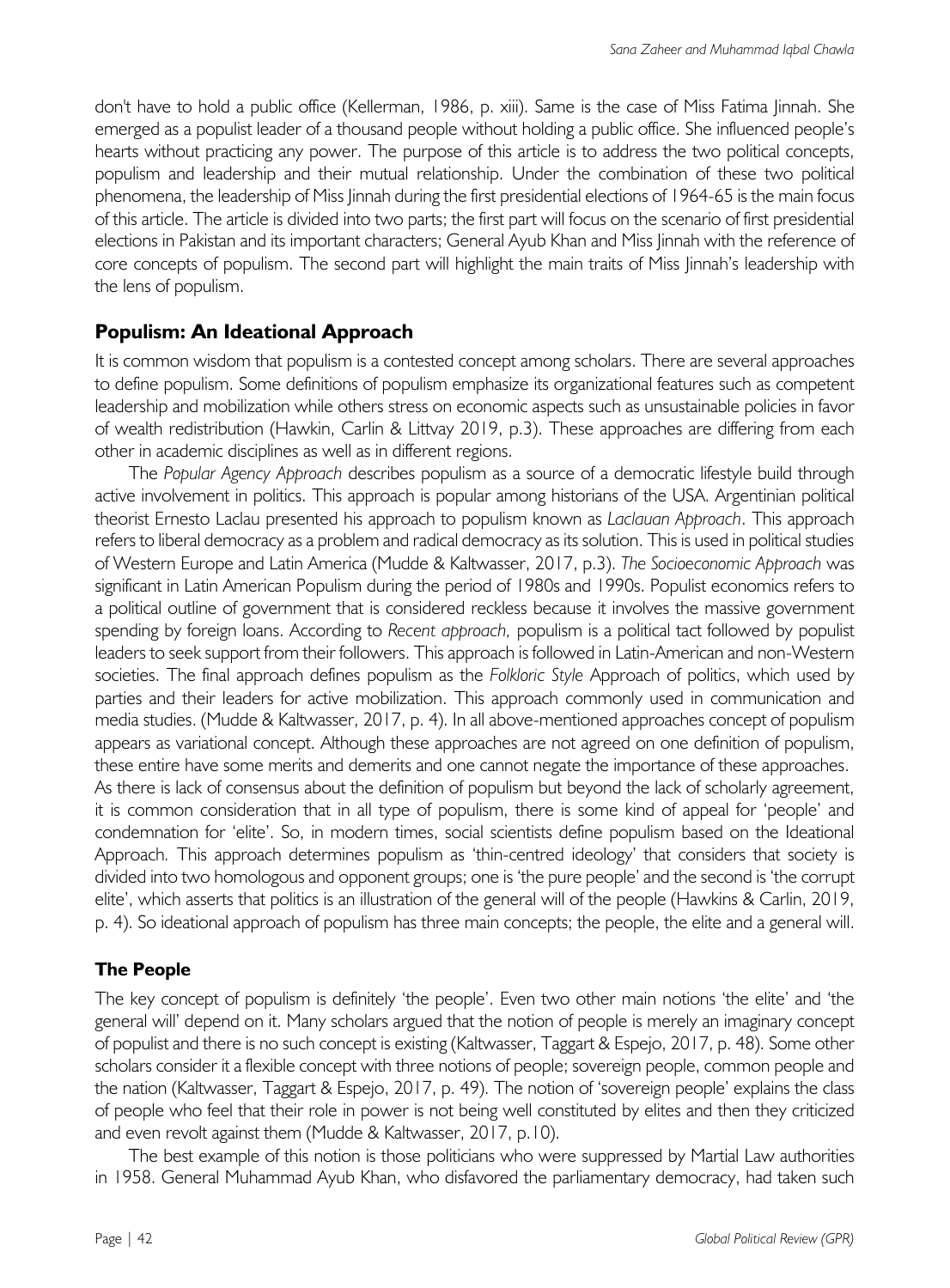measures to defuse the power of politicians. Several important politicians i.e. Abdul Hamid Khan Bhashani and Mujeeb-ur-Rehman were arrested under Pakistan Safety Act (Nawa-i-Waqt, 13 October, 1958). To restrain the politicians and political activities for a long time, he introduced two acts PODO (Public Office Disqualification Order) and EBDO (Elective Body Disqualification Order). Thousands of politicians from both wings were disqualified under EBDO. Those politicians who were disqualified under EBDO restrained to take part in political activity till 31 December 1966 (Afzal, 2007, p. 226). In this situation, according to the notion of 'sovereign people' the politicians who deprived to take part in the political process, stand against Ayub Khan in support of Miss Jinnah's presidential candidature. Leaders of five major parties came under one banner of electoral alliance Combined Opposition Parties (COP) and chose Miss Fatima Jinnah as its leader.

The second meaning of people is 'common people'. 'In contrast to elitist view', common people are the group who are being kept out from power due to their socio-cultural and economic status' or we can say 'marginalized' group ( Mudde & Kaltwasser, 2017, p. 10). This kind of group is largely consisting of ordinary people of a country belong to every walk of life. A populist leader can easily attain the support of common people by addressing their demands. Usually, through any institution i.e. political parties or some kind of political alliance like electoral alliance, a populist leader can connect to common people. In the case of Miss Fatima Jinnah's leadership and people's support COP was plate form through which she mobilized people against Ayub Khan. Moreover, when Fatima Jinnah was nominated by COP as a presidential candidate, she received hundreds of letters from throughout the country in her support. Although some of them were not in favor of the decision of Miss Jinnah's to contest elections but they were not in favor of Ayub Khan too. It is worth noting that people from all walks of life wrote supporting letters. One of them was from a labor who was contended on Miss Fatima Jinnah's candidature and wrote 'now even the labor will come in an open field and eat bread to his heart's content and everyone is well aware of the existing government' (Mohtarama Fatima Jinnah Papers, File, 520, pp. 9-10). Even the circle of support was as wide as overseas Pakistanis also wrote letters to morally support to Miss Fatima Jinnah. One of them was from a group of Pakistanis lived in Saudi Arabia, in which 'appreciated the decision to stand for the Presidential elections' (Mohtarama Fatima Jinnah Papers, File, 520, p. 40).

The third meaning of the notion of people is 'the nation'. In this case, the term is used to referring to the 'national community, either in the ethnic or civic term' (Mudde & Kaltwasser, 2017, p. 11). At the eve of presidential elections, the first example of this type of notion is a collaboration of all ethnic (Awami League) religious and national levels (Muslim League Council and Jama'at-Islami. Nizam-i-Islam Party) political parties under the leadership of Miss Fatima Jinnah. These all parties graciously agreed on the nomination of Miss Fatima Jinnah to contest presidential elections (Ahmad, 2003, pp. 151-153). Even Mujeeb-ur-Rehman, leader of Awami League, whose politics was based on ethnicity, collaborated with COP for the national cause of democracy. Awami League showed great respect for Miss Fatima Jinnah and devotionally managed her campaign in East Pakistan. Mujeeb-ur-Rehman unconditionally supported and joined Miss Fatima Jinnah in her election campaign in East Pakistan (Afzal, 1998, p. 104). One-week tour of East Pakistan was extremely frantic, where whole towns came out to demonstrate their support for her. The Green Arrow, fastest train of East Pakistan, carried Miss Jinnah from Dacca to Chittagong. The train even crawled and took more than twenty-eight hours to reach on destination. Normally that distance covered in seven hours. The worth noting feature of this tour was the spontaneous support and sincerity of East Pakistanis. Same was the case with West Pakistanis, who equally support Miss Fatima Jinnah and she received teeming and tumultuous reception from Peshawar to Karachi in her eight-day tour of West Pakistan (Mujahid, 1965, p. 285). In terms of the third notion of people 'nation', Miss Jinnah equally attains nationwide support of people against the corrupt elite.

Scholars who deal with populism argued that the concept of people is not coherent but it is selfidealization of populist leaders for targeted people. In the case of Miss Jinnah's leadership, 'targeted people'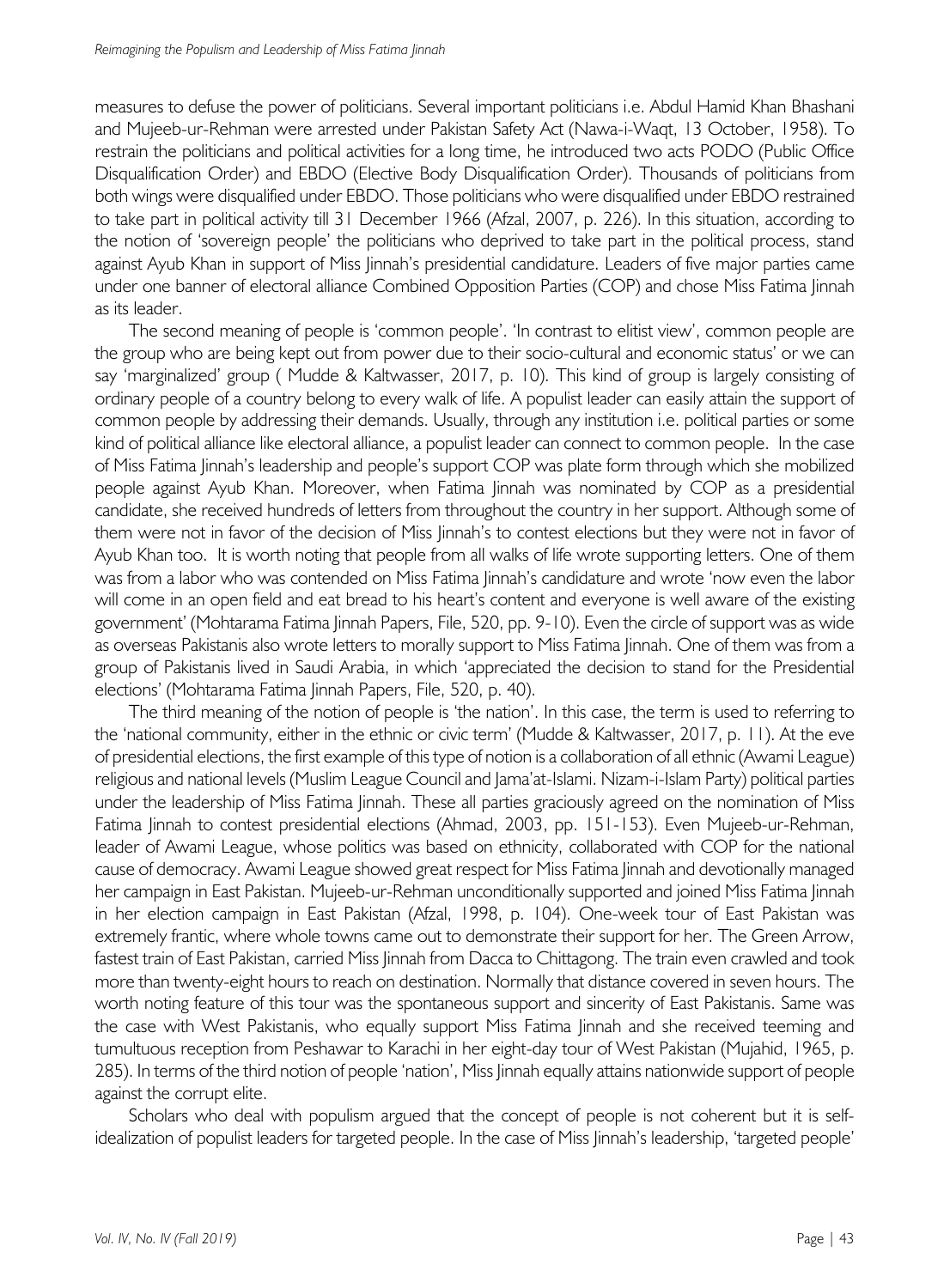included all three above discussed notions of people. At the eve of presidential elections, sovereign people, common people and even whole nation supported Miss Fatima Jinnah with the core of their hearts.

## **The Elite**

Another concept of populism is 'the elite'. Although this concept is anti-thesis of people, it received less attention in populist literature. Many scholars seem to imply that the elite is simply defined as *ex negativo*. The populism differentiates the people and the elite on the bases of morality. This marks the pure people against the corrupt elite or good people versus evil elites (Kaltwasser, Taggart & Espejo, 2017, p. 49). But populist literature did not determine particularly that who are elite. Most populists not only dislike the political elite but they also criticize the media elite, economic elite and cultural elite. All of these types define as homologous corrupt group that works against the general will, that is another concept of populism related to people's interests (Mudde & Kaltwasser, 2017, pp. 11-12).

Moreover, the elite establishment was defined on the bases of power, including most of the people who held power within the politics, media and economy. In the context of populist leadership and presidential elections in Pakistan, the concept of elitism is perfectly implying on the situation. On one side, President Ayub Khan by holding the political power represented the 'elite' and on another side Miss Fatima Jinnah, who was isolated from the political sphere after the demise of her brother, Quaid-i-Azam. She emerged as a true representative of 'people' against 'elite'. The reason of Miss Fatima Jinnah's nomination by Combined Opposition Parties was obvious. They were in search of a personality of national stature whose sincerity and love for the country were above question and who had the devotion of the whole nation and courage for her persuasions. Moreover, Miss Fatima Jinnah had held no public office in past, so, could not be charged with corruption (Mujahid, 1965, p.283). Moreover, populist often argued that elite group is not just ignoring the interest of people, rather, they are even working against the will of people. Fatima Jinnah in her campaign, accused Ayub Khan of corruption and nepotism. She portrayed him as interloper and dictator. Fatima Jinnah, during her campaign, posed questions on Ayub's government (Shahid, 2004, p. 83).

## **The General Will**

The third concept of populism is 'general will', that is closely linked with the notion of 'people'. It is based on the argument that politics should follow the general will of people. General will refer to join people together into a community for persuasion of their mutual goals (Kaltwasser, Taggart and Espejo, 2017, p.50).

What was the general will or common interest of Pakistani nation at the time of presidential elections? Ayub Khan's era was categorized into two periods; the first period was from 1958 to 1965 and the second period was from 1965 to 1969. The first phase of his regime characterized by authoritarian rule and the second phase was a democratic phase dubbed as' controlled democracy'. In the first phase, Ayub Khan introduced several socio-political and religious changes (related to land, agriculture family law and reform some Islamic provisions of Constitution) in the country (Ansari, n.d, p. 46). These reforms and changes were not up to people's will but as the first phase of the regime was authoritarian so, there was no botheration the public opinion and general will. As the second phase was the so-called democratic phase, so in that phase people resented openly against Ayub Khan's policies. Moreover, the general will of the people at that time was to restoration of democracy. First phase that was very crucial Miss Fatima Jinnah emerged as the populist leader to support the general will of people.

# **Populist Leadership and Miss Fatima Jinnah**

Leadership is the main concept of populism. A populist leader often considers the representative of 'people' against 'elite' and act according to 'genera will'. Populist scholars define different traits of a populist leader.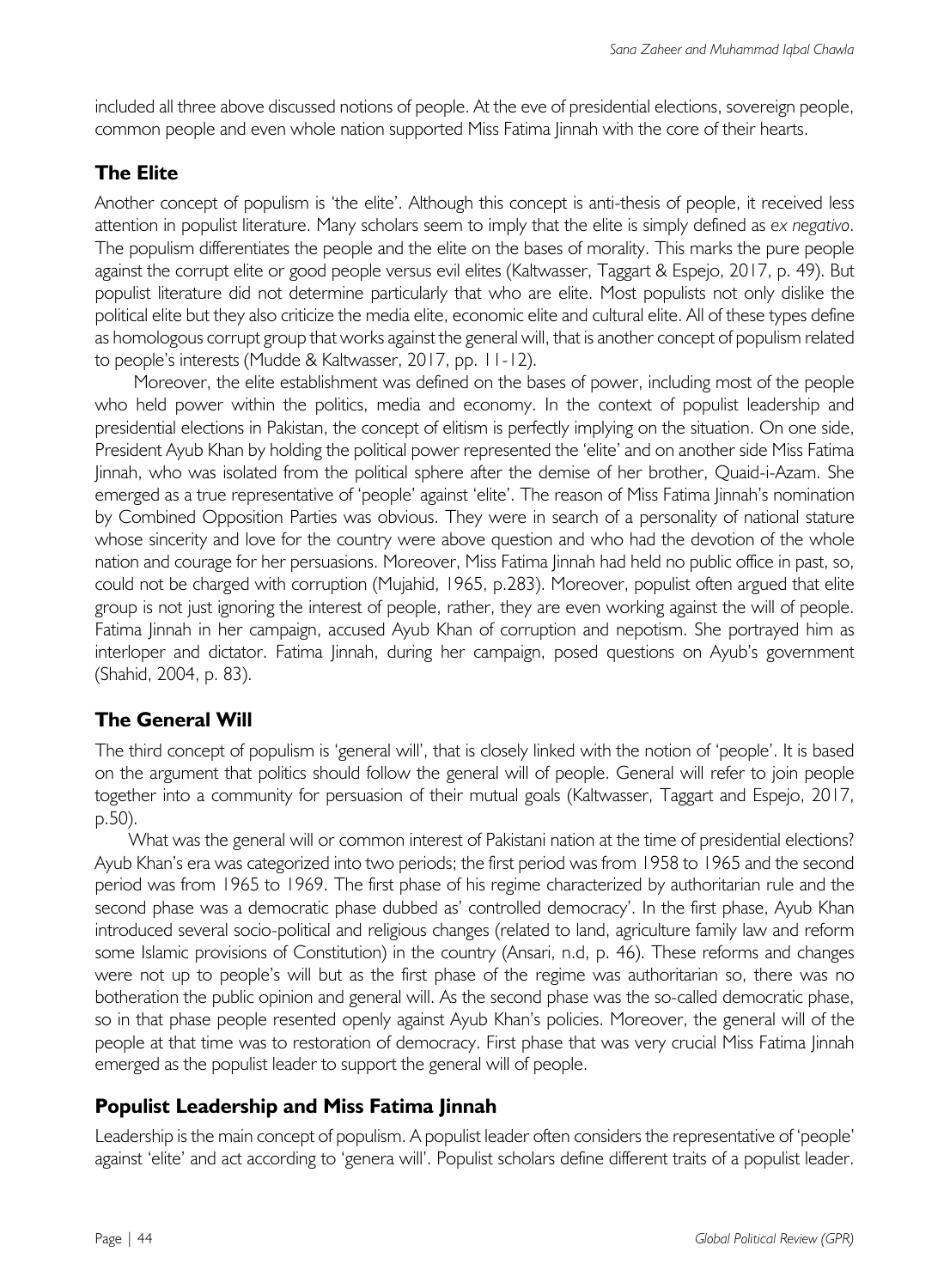This part of the article will focus on the characteristics of Miss Fatima Jinnah's leadership concerning populism.

#### **Vox Populi (Voice of People)**

The populist politics is essentially the struggle of pure people against corrupt elite and populist leader must present himself as a voice of people. Just as 'people' and 'elite' are constructions, *vox populi* (voice of people) is also a construction. This construction has two interrelated processes; i) separation from elite and, ii) connection with the people. Populist leaders have to convince their followers that they do not belong to the elite but are part of the pure people.

It is a bitter fact that the first phase (1958-65) of military rule in Pakistan was so much suffocating for public expression. By issuing Press & Publication Ordinance Martial Law authorities banned on promotion of public opinion through the Press and Publication Ordinance. There was no such platform for the public to express their resentment against the government. Miss Fatima Jinnah accepted the Combined Opposition Parties' nomination for president on 16 September 1964 and promised to spare no efforts in hard work and service for attainment the goals for which millions of Pakistanis have been silently waiting for the last few years' (Mujahid, 1965, p. 283).

After Miss Fatima Jinnah's nomination, the political scenario was suddenly changed. Anti-Ayub feelings became active overnight. Miss Jinnah's candidature proved a voice for democratic forces in Pakistan. Demonstrations and protest rallies broke out in the country from the one end to another. Jute workers in East Pakistan, Chittagong port workers and West Pakistan Transport workers went on for a serious strike. A new labor front, East Pakistan Workers Council was established and presented a 15-points program consisting of their demands Moreover. teachers of primary and secondary schools and students from both wings also went for strike ( Mujahid, 2004, pp. 35-36).

In short, Fatima Jinnah's nomination for presidential elections against Ayub Khan provided people a confidence to express their grievances from government. Miss Jinnah utilized every opportunity to oppose the dictatorship and argue how Quaid-i-Azam's dream was exploited. Therefore, she considered it better to went directly to the masses ( Ziring, 1994, p. 72). In the election campaign, Miss Jinnah's message to the government was clear she was struggling to reinstitute people's right to choose their rulers on the bases of adult franchise and in fair elections. She became a *vox populi* (voice of people) against a corrupt elite in true senses.

#### **Charismatic Strongman and Gender Notion**

The second important feature of populist leader described in academic and popular writings is a charismatic strongman. Political leaders often portray themselves as strong leaders but a strong man in populist conception, takes a step further, creating an image of the man of actions rather than a man of words ( Mudde & Kaltwasser, 2017, p.70). When Fatima Jinnah took the charge to lead the nation toward the struggle for the democracy, her age was seventy-one. According to populist definition, she proved herself charismatic strong woman, who more focused on actions rather than words. And as she promised while accepting the nomination, Fatima Jinnah spared no effort to fulfill it. She worked tirelessly for three long months. She involved herself in addressing massive meetings in cities and towns. A huge crowd always there on her whistle-stop tours, thousands of people at railway stations during her long train journey in both wings. She travelled endlessly. Indeed, the inexhaustible energy and stamina, she exhibited during the election campaign surprised almost everyone (Mujahid, 2004, p. 36).

It is important to note that just like a populist strongman, female populist leaders draw upon gendered notion of society to construct their image of *vox poupli*. To connect themselves with pure people, many female populists construct their image as "good woman' as defined by their culture, often presenting them as mother and wives. Paulin Hanson, female populist leader of Australia, once stated; I care about this country so devotedly, I feel like a mother and Australia is my home and Australian people are my children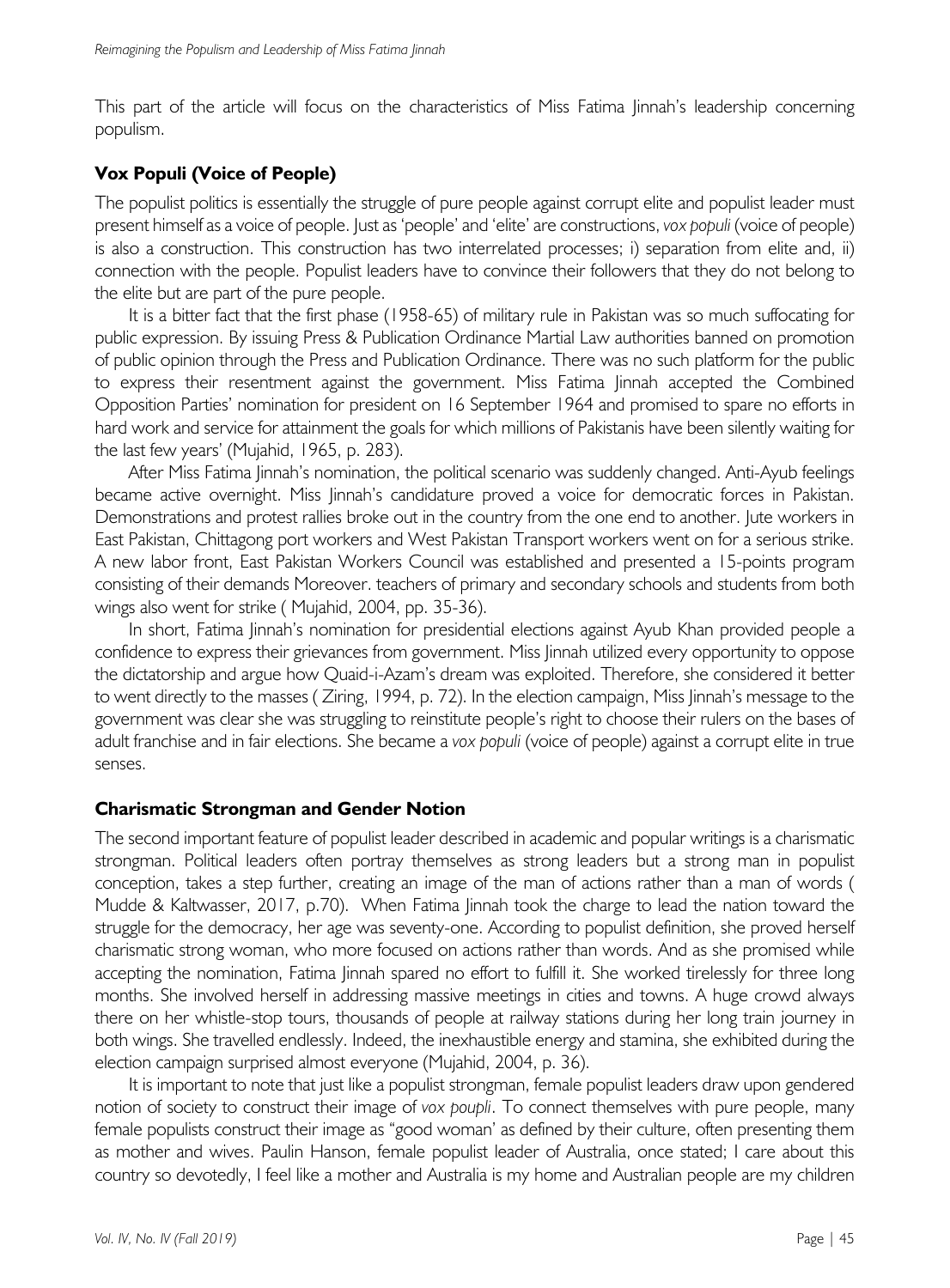(Mudded & Kaltwasser, 2017, p. 70). Unlike this notion of gender in populist leadership, Miss Fatima Jinnah did not need to construct an image of 'good woman' for the sake of people's support. She was already attributed as 'Mother of the Nation' since 1947 and people's support was with her. And it was, in fact, people's choice for Mother of the Nation, Miss Fatima Jinnah shook Ayub's authoritarian state and even forced the fiercely anti-woman clerical reformer Maulana Mawdudi to break a cardinal rule of his creed to accept a woman's lead, not just as the head of government, but as head of state (Pirbhai, 2017, p.254).

## **Charisma**

Charisma is another important characteristic of leadership. It is also a common concept in populism and conceived from Max Weber's idea of charismatic rule. He presented this concept in his essay "*The Three Types of Legitimate Rule*" that is translated by Hans Gerth. According to Max Weber, three types of legitimate authorities contribute to the state system stability; legal authority, traditional authority and lastly charismatic authority. Charismatic authority refers to the personal devotion of the follower to his lord and his charisma. They have magical abilities and power of mind and speech (Weber, 1958, 11). In Weberian understanding of charisma, leadership is about the bond between leader and followers, which is defined at least as much by the expectations and perceptions of the followers as by the individual characteristics of the leader. However, some other explanations are also considerable. Some other scholars defined features of charismatic leader i.e. 'dominance, a need to influence other and strong conviction of his/her belief'. Furthermore, a charismatic leader should be a 'strong role model' who can influence followers by his/her personality. The last feature defined on two conditions; firstly, the existence of situation for the emergence of charismatic leadership and secondly an opportunity to articulate an ideological goal (Winkler, 2010, pp-32-33).

Miss Jinnah attributed all these characteristics of charismatic leadership. She had a strong bond with her followers that was not developed at the time of elections, but it was from the beginning, when she started social work for masses. As a 'strong role model, she influenced not only her followers but also surprised her foes with her leadership qualities. After the demise of Quaid-i-Azam Muhammad Ali Jinnah, Miss Jinnah isolated herself from the political sphere and never hold public office. According to 'situational factor', Miss Fatima Jinnah emerged charismatic leader and as a seasoned politician at the eve of presidential elections in Pakistan and articulated the' the ideological goal' to restore democracy.

# **Conclusion**

'Populism' is a growing phenomenon of modern times to understand the persons, movements and parties because of their unusual popularity with voters and supporters. it is rooted particularly in Latin America, The United States of America and Europe. At present, it has gained the attention of political scientists, historians and cultural theorists around the globe to understand the complexity of modern existence. They are using this concept to understand various leaders and movements. Moreover, Populism can also be applied to understand various political organizations and movements. Furthermore, this concept is popularly used and debated regarding political leadership. A populist leader often emerges from people's side as their representative against the elite establishment. In the history of Pakistan, many historians have studied Quaidi-Azam Mohammad Ali Jinnah, (Sikandar: 2014) Zulifqar Ali Bhutto (Wolpert: 1984) as a populist leader. But in the modern scenario, some others consider Imran Khan and Mian Nawaz Sharif as a populist leader. No doubt they are, but Miss Fatima is overlooked by the historians who could be regarded as a populist leader in a conservative society of Pakistan. She had played a significant role in the Pakistan movement but turned inactive after the death of her brother. As a charismatic leader, when political circumstances required her to take an active part in politics. Consequently, she emerged as a female populist leader in the 1965 presidential elections. To ensure her support for victory and mobilize the interest groups, common people, and particularly the elected members of the electoral college of Pakistan, she toured both the wings of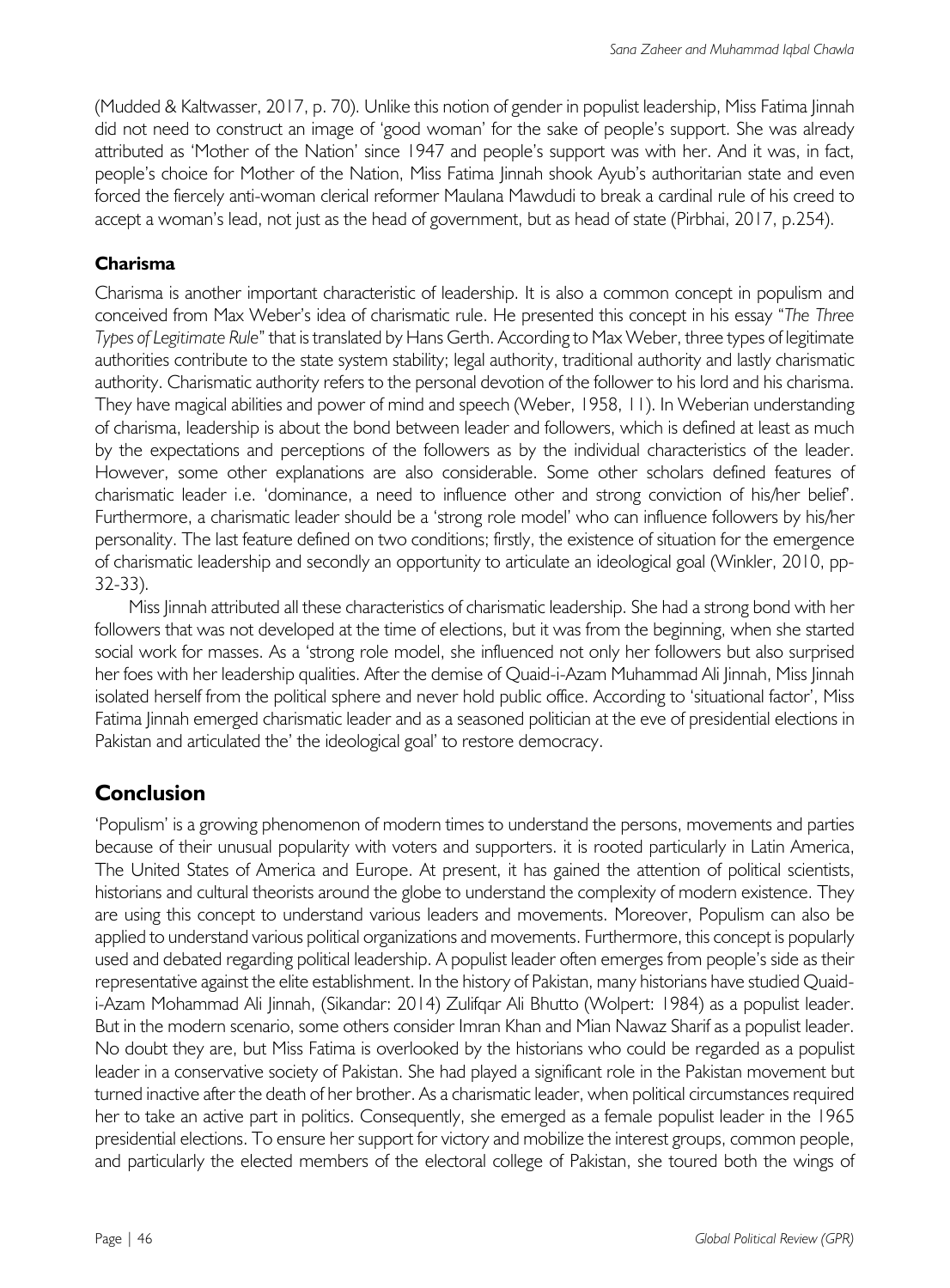Pakistan-East Pakistan and West Pakistan. It created massive awareness among the people about their fundamental rights and she promised to translate the ideas of Quaid-i-Azam into actions. People believed that Miss Fatima Jinnah can make Pakistan an Islamic, democratic and welfare state. Her charisma made her defy a dictator on behalf of subaltern class and common people. She contested the election with the hope she will win it but lost the election, due to blatant rigging. Subsequently, she was sidelined by the powerful Establishment. During her election campaign, she had badly exposed external and internal policies of the Ayub government (Chawla: 2005). He exposed the bad governance and mismanagement of the dictatorship and emphasized the restoration of democracy. However, in this process, Ms. Fatima Jinnah became *voxpopuli* (voice of people) a true sense of the word She proved a catalyst for the revival of democracy, political freedom and women emancipation in Pakistan. The legacy of Miss Jinnah's populism was followed by Benazir Bhutto, another example of a populist female political leader in a predominantly male-dominated society.